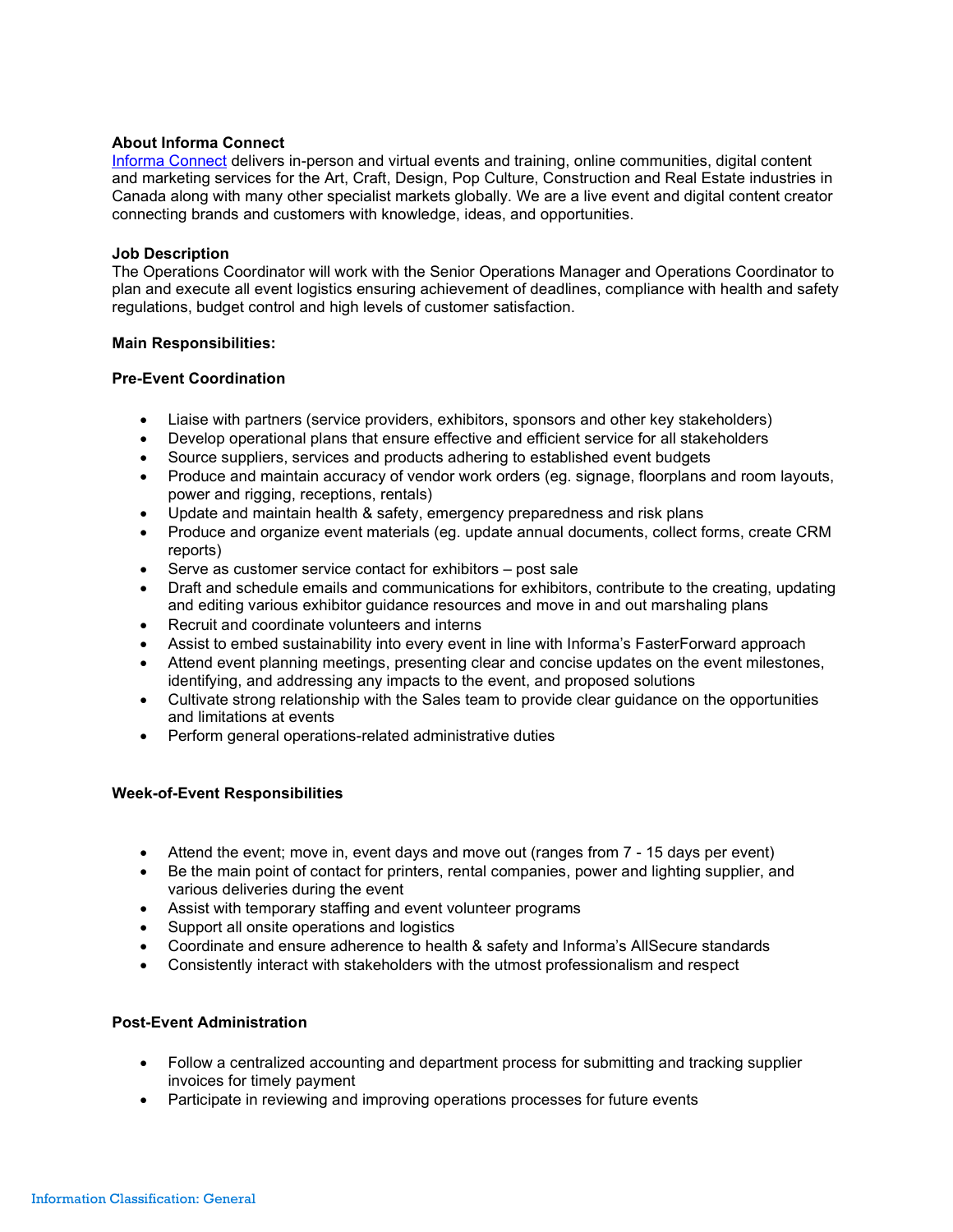- Update inventory (office supplies and warehouse décor items)
- Review sustainability reporting and workbooks

# Other Projects & Responsibilities

- Delivery and coordination of digital products as needed eg. custom webinars
- Support 356 digital communities on various virtual platforms (eg. Swapcard, ConnectMe)
- Collaborate on development of event policies
- Participate in company training and best practice programs
- Research projects as needed
- Travel as requested to conferences, vendors, tradeshows, etc.
- Use designated software and tools for record keeping and event management
- Perform other duties as assigned
- Key Qualifications
- 3-4 years' experience working in event management or in a fast paced, deadline-oriented business
- Post-secondary education in event management an asset
- Strong interpersonal skills & customer service oriented
- Proficient spoken and written English; French an asset
- Excellent organizational skills and attention to detail, with the ability to prioritize and manage assignments and workload under tight timelines and competing deadlines
- Ability to work some evenings and weekends, especially when executing Events
- Ability to exercise flexibility, initiative, good judgement, and discretion
- Adaptable in dealing with continuing change
- Possess a natural curiosity that leads to discovery of innovative ways of approaching your work
- Considerable experience with using Microsoft Office (eg. Word, Excel, PowerPoint, Outlook)
- Experience with Adobe Creative Suite (Photoshop, InDesign, Illustrator) an asset
- Ability/desire to learn new software/platforms quickly
- Experience with website content management (html, CSS) an asset
- Possess physical strength and stamina to occasionally pack and lift boxes and items as heavy as 40 lbs. (18 kg)

# Our Benefits

- 10 vacation days, 8 personal days, and your Birthday off
- Up to 4 days for volunteering opportunities per year
- Health and wellness benefits package after one month of continuous employment
- Retirement plan with company match scheme after six months of continuous employment
- Ongoing professional development via access to LinkedIn Learning and other training opportunities
- Hybrid working approach (a mix of remote and office working)

# Equity, Diversity and Inclusion

If you're excited about this role but have different working experience from what is listed above, please go ahead and apply. You could be just what we need! We believe strongly in the value of diversity and creating supportive, inclusive environments where our colleagues can succeed.